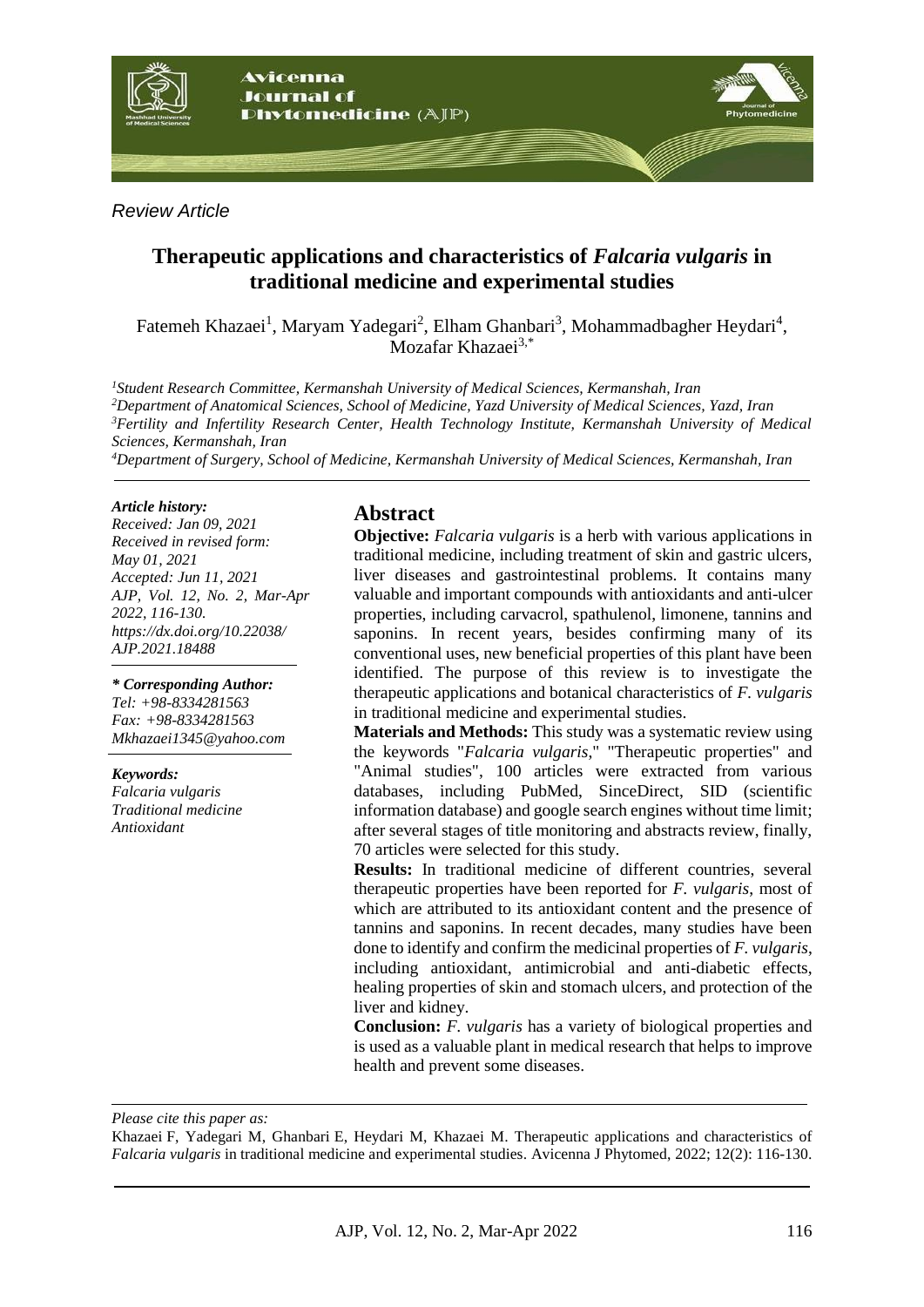# **Introduction**

Traditional medicine is one of the oldest methods of treatment in human societies and has been used by different nations long before modern medicine; it includes a set of skills and practices based on theories, beliefs and experiences of indigenous cultures. Traditional medicine is used in maintaining health, preventing and or treating various diseases (Kumari and Kotecha, 2016). The purpose of this science is to pay more attention to the plant and natural samples and their new applications as an adjuvant in the chemical treatment of diseases, to realize the therapeutic value of plants and finally to discover novel compounds such as antimicrobial, antiviral, antitumor and hormone-like compounds in plants. Furthermore, cultivation of medicinal plants is currently considered an important branch of agricultural economics that leads to extraction of beneficial compounds from plants and their use in treatment of diseases (Elansary et al., 2018).

Although chemical drugs are used to treat many diseases, their side effects, and incomplete ability to prevent and control diseases properly, as well as reduction of their effectiveness over time, have led researchers to explore new methods and discover appropriate ways to control diseases and their complications. In the United States, 2-3.6 million people use complementary and alternative medicine methods to treat the disease (Zhang et al., 2019) and among these different methods, the most attention is paid to herbal and dietary therapies. In this regard, Iranian traditional medicine has a history of several hundred years, which has received serious attention today (Henson et al., 2017).

*Falcaria vulgaris*, also known as Ghazyaghi in Turkish and Paghazeh in the west of Iran, is a fast-growing plant of the Apiaceae (Umbelliferae) family with an average height of 30 cm (Behrooznia, 2019) (Figure 1). *F. vulgaris* grows as a weed in agricultural lands and is used as a spring vegetable in the diet in some parts of Iran, including the western provinces. In traditional medicine, various properties such as healing stomach and skin ulcers, and improving gastrointestinal and liver diseases, and kidney and bladder stones have been reported for the plant (Goorani et al., 2019b).

Considering the increasing value and special place of medicinal plants in pharmaceutical industries and the approach of communities towards the use of these plants and their derivatives (Kumar et al., 2013), the purpose of this review was to investigate therapeutic, pharmacological and phytochemicals properties of *F. vulgaris* plant in the treatment of different diseases in traditional medicine and experimental studies.



Figure 1. *Falcaria vulgaris* plant, photos were taken by author (F. Khazaei).

# **Materials and Methods**

This study was a systematic review with keywords "*Falcaria vulgaris*," "Therapeutic properties" and "Animal studies". One hundred articles from various databases, including PubMed, SinceDirect, SID (scientific information database) and Google search engine were extracted without a time limit. English and Persian articles about the role of the *F. vulgaris* extract in different diseases that had similar results or were not in line with the purpose of this study, including those reporting cultivation and maintenance methods of this plant, were excluded.

After several stages of monitoring the titles, reviewing the abstracts and eliminating duplicates, according to Figure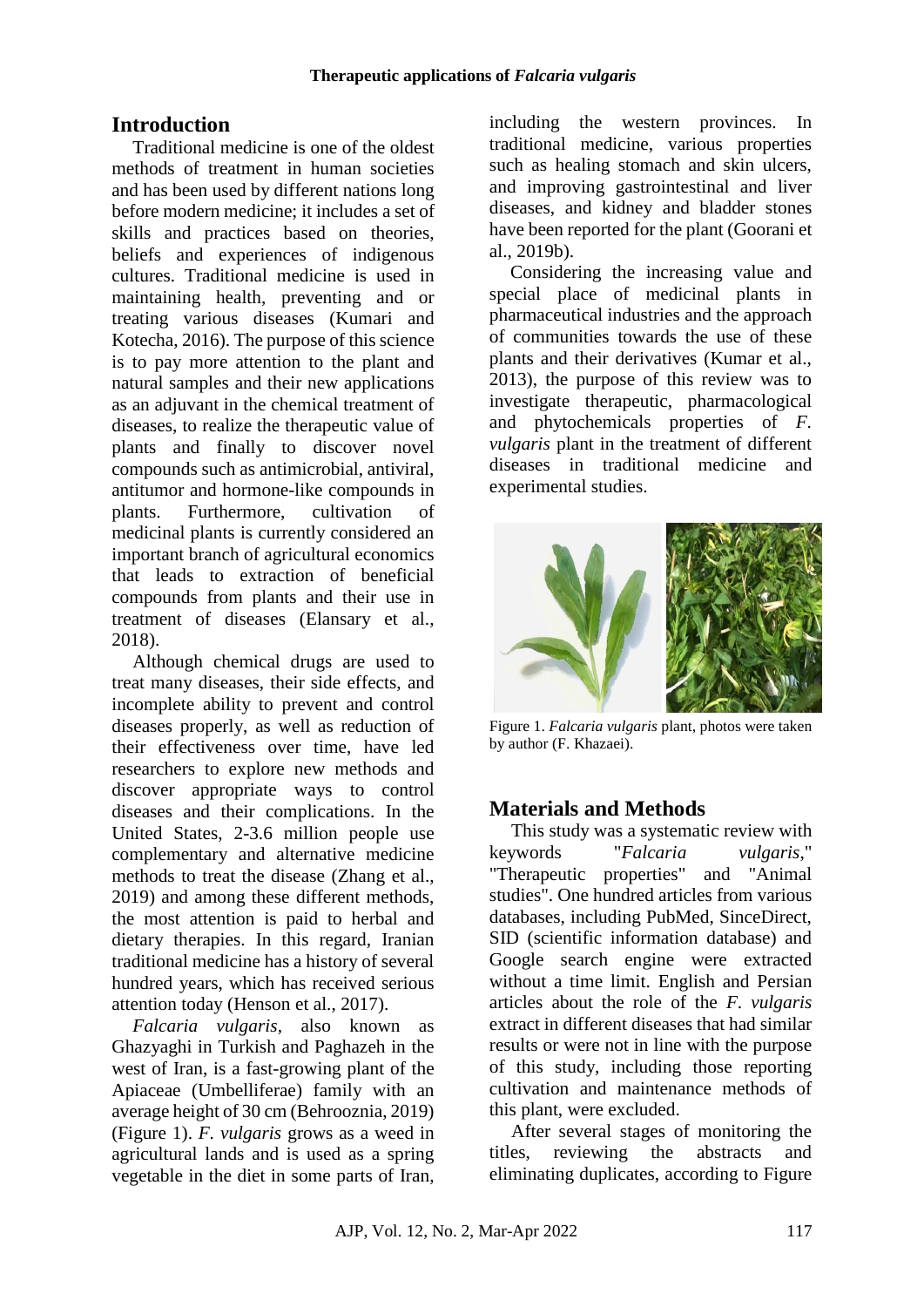2, seventy related articles were selected in this review study. These studies reported pharmacological properties of the plant, antioxidant, and anti-inflammatory, anticancer, and anti-bacterial activities, healing of skin and stomach ulcers, as well as its effect on the nervous and cardiovascular systems, diabetes, and liver, kidney, testicular and sperm parameters.

#### **Botanical characters**

*F. vulgaris* is a carnivorous, biennial herbaceous plant with a 20-30 cm tall hairless branched stem. The dark-green leaves resemble goose legs (Figure 1) and the lateral parts at the ends and edges are divided into linear spear pieces. It has a spindle-shaped and swollen root. Its flowers are white and pink, and its edible organ is the leaves (Amiri and Joharchi, 2016).

#### **Chemical compounds**

*F. vulgaris* contains highly volatile essential oils and a variety of proteins, starches and resins. The essential oils contain substances such as asparagines and a small amount of alkaloids and a large amount of sugar. Its resin contains phytosterols, phytosterolins, a mixture of fatty acids, including palmitic, stearic, and oleic and linoleic acids, and vitamin C (Shafaghat, 2010).

A phytochemical study also showed the presence of tannins, saponins and monoterpenes in this plant (Khan Ahmadi and Shahrezaei, 2007). It was shown that αpinene (31.5%), spathulenol (27.1%), carvacrol (20.9%) and limonene (14.4%) were the main constituents of the *F. vulgaris* leaf oil (Figure 3) (Asadbeigi et al., 2014).



Figure 2. Flowchart of article information entry steps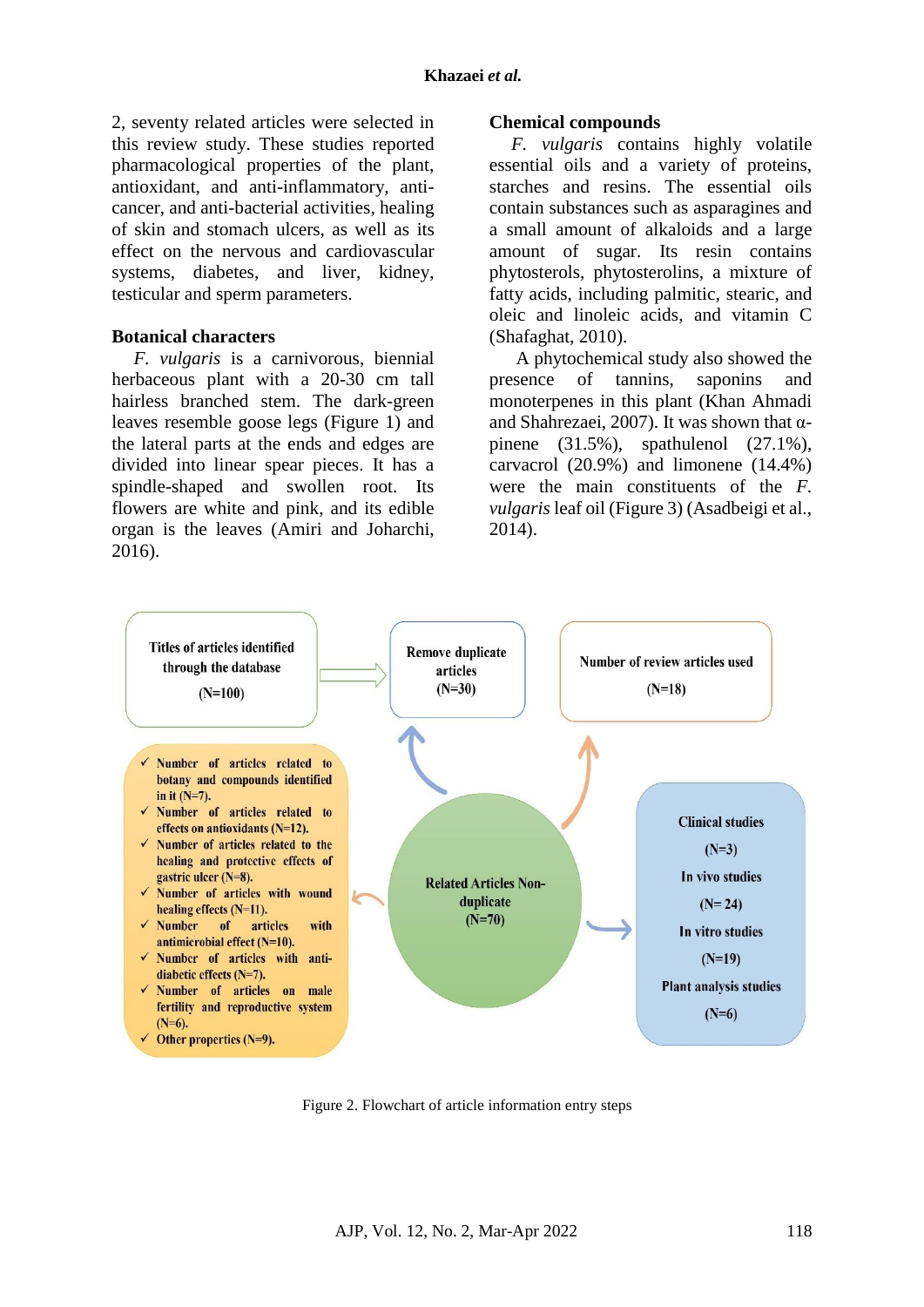

Figure 3. The main chemical constituents (%) of the *F. vulgaris* oil and their pharmacological effects

## **Antioxidant properties**

Free radicals have a highly reactive and unstable unpaired electron and can react rapidly with other molecules (Alkadi, 2020). They can cause tissue damage by reacting with unsaturated fatty acids in cell membranes and by reacting with DNA and cell proteins. They also cause oxidative stress by destroying the cellular structure (Zangeneh et al., 2018a). Antioxidants reduce oxidative damage by scavenging free radicals or counteracting their damaging effects. These compounds may be synthesized in the body or supplied through a proper diet (Chang et al., 2016).

On the other hand, plasma antioxidant molecules come from two sources: endogenous (such as uric acid, albumin, and thiols) and exogenous, such as vitamins E and C. Total antioxidant capacity (TAC) shows the total activity of antioxidant groups in plasma and body fluids (Pisoschi and Negulescu, 2011). TAC can protect cells against free radical damage and may be used to prevent and cure a variety of diseases (Gonçalves et al., 2019).

The most common active ingredients in herbs are phenolic compounds, vitamins, terpenoids (carotenoids and triterpenes) and alkaloids. Some of these compounds have strong antioxidant activity (Amiri and Joharchi, 2016). Phenolic antioxidants react with free radicals faster than biomolecules (proteins, DNA, and membranes) to inhibit them to protect cells from oxidative stress and prevent the formation of reactive oxygen/nitrogen species (Ivanišová et al., 2020).

*F. vulgaris* has antioxidant effects and can protect cells from oxidative damage by neutralizing reactive oxygen species (ROS). The antioxidant activity of this plant is attributed to its phenolic compounds (Jaberian et al., 2013). Investigation of the antioxidant power of oils extracted from the stem and flower of *Falcaria* showed that these compounds eliminate free radicals, and due to the high content of monoterpenes, they have higher antioxidant activity compared to other oils (Shafaghat, 2010).

*F. vulgaris* extract (FVE) is a considerable source of active phenolic compounds that have high antioxidant capacity and free radical scavenging power. Furthermore, its phenolic compounds prevent lipoprotein oxidation (Monfared et al., 2012). In a study, a high-fat diet decreased the activity of antioxidant enzymes and increased ROS in rat liver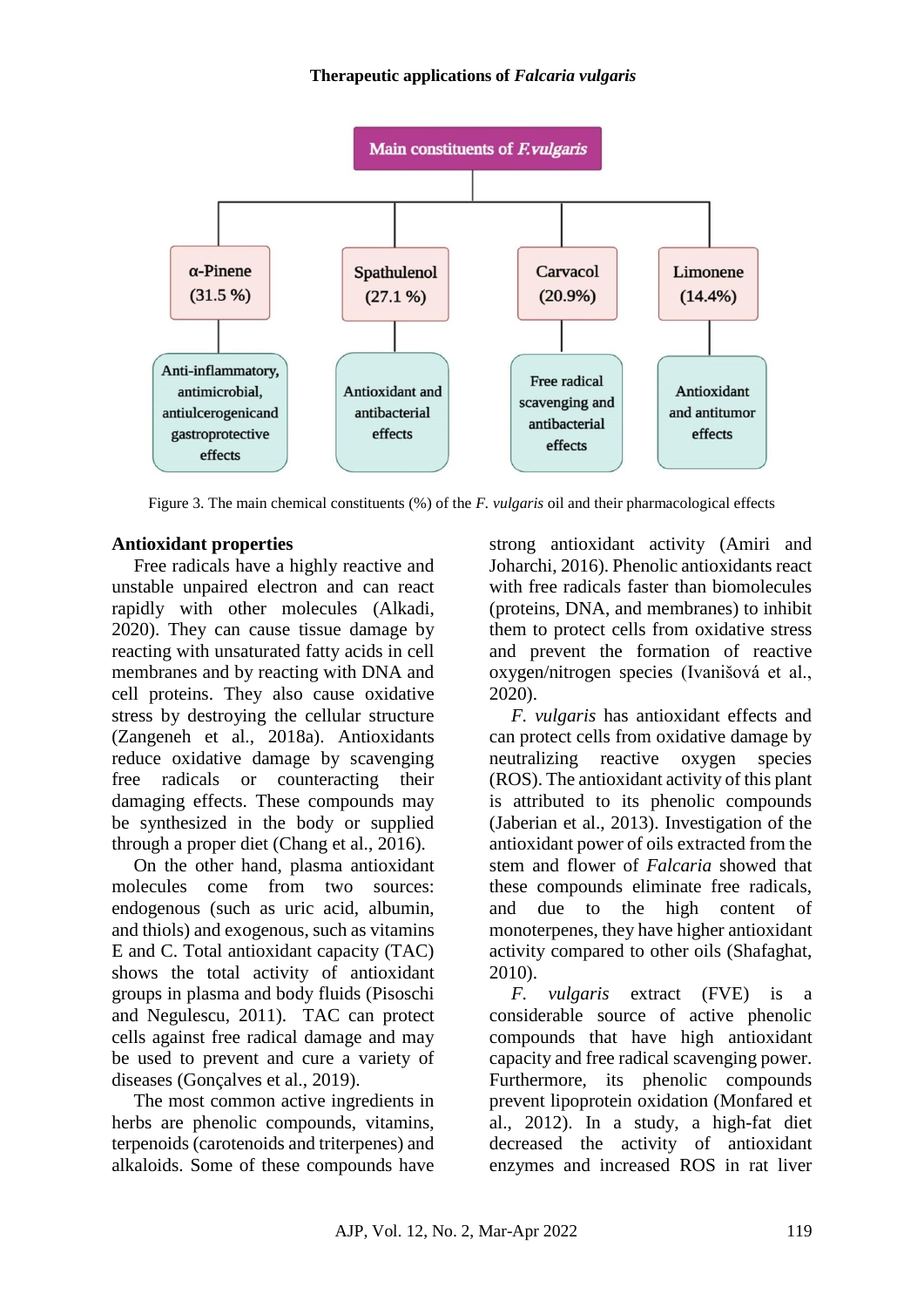tissue. Treatment with FVE significantly increased the activity of antioxidant enzymes catalase, superoxide dismutase and glutathione peroxidase (Goorani et al., 2019c).

Studies have shown that FVE is rich in spathulenol, carvacrol, alpha-pinene and limonene as strong anti-inflammatory and antioxidant components. It contains waterinsoluble phenolic monoterpenes, such as carvacrol and alpha-pinene, and has a wide range of medicinal properties for example antioxidant, antibacterial, anti-viral, antiinflammatory, anti-depressant and immune-boosting properties. These compounds are also used in food and production of medicines (Jaberian et al., 2013).

Toxic chemical compounds and some drugs have adverse effects on the body's metabolism. Carbon tetrachloride (CCl4) can cause liver damage. FVE reduces the production of free radicals and clears them. It increases cellular antioxidant stores and may play an important role in protecting liver cells from harmful *in vivo* agents. FVE (160 mg/kg for 45 days) reduced hepatic oxidative stress and increased the activity of antioxidant enzymes (Zangeneh et al., 2018b).

Another study showed that the aqueousalcoholic extract of *F. vulgaris* leaves can be used to produce copper nanoparticles. Metal nanoparticles have strong antioxidant activities and eliminate all types of free radicals. It was also shown that FVE alone and its green synthesis of copper nanoparticles had the activity of inhibiting free radicals similar to the synthetic antioxidant butylated hydroxytoluene (BHT) (Zangeneh et al., 2019) (Table 1).

Since free radicals interact with the cell membrane by the peroxidation of unsaturated fatty acids induced pathological changes, *F. vulgaris* may play an important role in their protections. The results of studies showed that the bioactive compounds of the *F. vulgaris* prevent the

activity of free radicals caused by metabolic diseases and/or aging, and reduce oxidative stress. Therefore, this medicinal plant can be considered a natural source to improve the side effects caused by diseases.

## **The protective and healing effect of the plant on gastric ulcer**

Nowadays, gastrointestinal diseases are one of the most common disorders in different countries. Gastric/peptic ulcer is a multifactorial disease with benign mucosa and submucosa lesions. The risk of peptic ulcer increases by steroid factors, psychological stress, smoking, use of nonsteroidal analgesics and anti-inflammatory drugs, *Helicobacter pylori* infection, and alcohol and caffeine consumption (Bhoumik et al., 2017).

Treatment of gastric ulcers with various chemical drugs is expensive and has different side effects; also, it is often associated with the return of lesions after cessation of treatment. For this reason, the use of medicinal plants is of special importance, and herbal compounds have provided promising results for gastric ulcers treatment (Wang et al., 2019).

In several experimental animal studies, we investigated the protective and healing effect of FVE against gastric ulcers. First, the protective effect of FVE (50, 100 and 150 mg/kg) on ethanol (50%)-induced gastric ulcer was established (Khazaei and Salehi, 2006). Then, its protective effect (150 mg/kg) against aspirin-induced (200 mg/kg) gastric lesions was confirmed (Khazaei et al., 2006). In another study, the healing effect of FVE on aspirin-induced gastric ulcer was investigated, and the extract significantly reduced the wound index, improved the structural changes of gastric tissue and increased collagen fiber formation compared to aspirin and omeprazole groups (Yadegari et al., 2015). These studies demonstrated that *F. vulgaris* helps in healing gastric ulcers.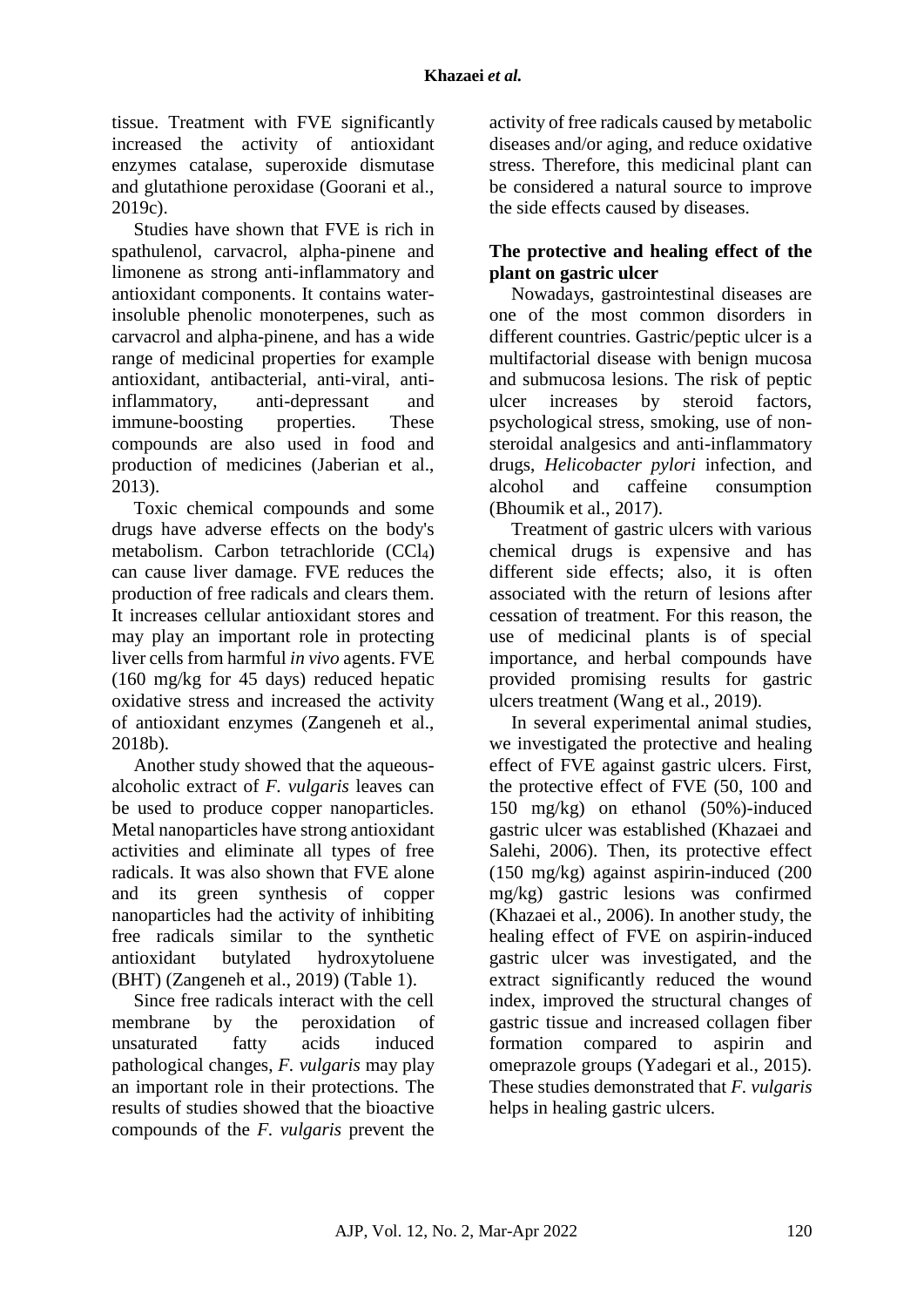#### **Therapeutic applications of** *Falcaria vulgaris*

|  | Table 1. Biological and pharmacological effects of F. vulgaris. |  |  |  |  |  |
|--|-----------------------------------------------------------------|--|--|--|--|--|
|--|-----------------------------------------------------------------|--|--|--|--|--|

| Authors (Year)                       | Type of extract  | Parts of F. vulgaris<br>(Bioactive compounds) | Extract dosage                          | Finding                                                                   |
|--------------------------------------|------------------|-----------------------------------------------|-----------------------------------------|---------------------------------------------------------------------------|
| Khazaei and Salehi<br>(2006)         | Hydro-alcoholic  | Aerial parts                                  | 50, 100, 150 mg/kg                      | Protective effect against gastric<br>ulcer                                |
| Khazaei et al. (2006)                | Hydro-alcoholic  | Aerial parts                                  | $150 \text{ mg/kg}$                     | Healing of aspirin induced gastric<br>ulcer                               |
| Tahvilian et al. (2007)              | Hydro-alcoholic  | Tannin                                        | 5% and 10%                              | Wound healing                                                             |
| Khan-Ahmadi and<br>Shahrezaei (2007) | Oil              | Aerial parts                                  | ----                                    | Carvacrol (20.93%)<br>Spatulenul (27.08%)                                 |
| Shackebaei and Godini<br>(2009)      | Hydro-ethanolic  | Leaf                                          | 0.2, 1 and 5 $\mu$ g/ml                 | Coronary artery dilatation                                                |
| Shafaghat (2010)                     | Oils extracted   | Aerial parts                                  | ----                                    | Free radicals' scavenger                                                  |
| Shafaghat (2010)                     | Oil              | Spatolinol and carvacrol                      | $0.1\% -0.2\%$                          | Antibacterial activity                                                    |
| Yadeghari et al. (2011)              | Hydro-alcoholic  | Aerial parts                                  | $150 \text{ mg/kg}$                     | Antifertility effect in female rat                                        |
| Monfared et al. (2012)               | Hydro-ethanolic  | Phenolic compounds                            | -----                                   | Antioxidant,<br>free radicals' scavenger                                  |
| Jaberian et al. (2013)               | Hydro-methanolic | Phenolic compounds<br>and carvacrol           | -----                                   | Antioxidant                                                               |
| Yadeghari et al. (2015)              | Hydro-alcoholic  | Aerial parts                                  | $150 \text{ mg/kg}$                     | Microscopic finding on aspirin-<br>induced gastric ulcer                  |
| Moshafi et al. (2015)                | Ethanolic        | Plant essential oil                           | 50, 70, 80%<br>methanol and<br>ethanol  | Antimicrobial effect and strong<br>antioxidant activity                   |
| Choobkar (2015)                      | Aqueous          | Leaf                                          | 10%                                     | Skin wound healing                                                        |
| Eskandarian et al.<br>(2017)         | Aqueous          | Aerial parts                                  | 40, 80, 160, 320,<br>640 and 1280 µg/ml | Anti-leishmaniasis                                                        |
| Pourhaji and Nyasti<br>(2017)        | Hydro-ethanolic  | Aerial parts                                  | $25 - 100$ mg/ml                        | Antibacterial (Gram-negative and<br>positive)                             |
| Zangeneh et al. (2018)               | Aqueous          | Aerial parts                                  | 200, 600 and 1800<br>µg/kg              | Antidiabetic, nephro-protective and<br>hematoprotective                   |
| Salahshoor et al.<br>(2018)          | Hydro-ethanolic  | Leaf                                          | 20, 50, 100 mg/kg                       | Increase prolactin and milk<br>production                                 |
| Zangeneh et al. (2019)               | Aqueous          | Leaf aqueous FVE<br>(nanoparticles)           | $2-8$ mg/ml                             | Free radical scavenging activity and<br>antioxidants                      |
| Zangeneh et al. (2019)               | Aqueous          | FVE (nanoparticles)                           | $4-8$ mg/ml                             | Antifungal and bacterial                                                  |
| Goorani et al. (2019)                | Aqueous          | Leaf                                          | 25, 50, 100 and<br>200 mg/kg            | Anti-anemic                                                               |
| Goorani et al. (2019)                | Aqueous          | Leaf                                          | $1-1000 \mu g/ml$                       | Cutaneous wound treatment                                                 |
| Goorani et al. (2019)                | Aqueous          | Leaf                                          | 25, 50, 100 and 200-<br>mg/kg           | Treat fatty liver                                                         |
| Kohsari et al. (2019)                | Aqueous          | aqueous FVE<br>(nanoparticles)                | $0.535 \mu g/ml$                        | Antibacterial<br>(MDR bacteria)                                           |
| Ahmeda et al. (2020)                 | Aqueous          | Titanium nanoparticles                        | $216$ mg/ml                             | Antioxidant, antifungal,<br>antibacterial, and cutaneous wound<br>healing |

### **Skin wound healing effect**

The skin is the largest organ in the human body and plays important roles in protection, waste disposal, and vitamin D synthesis. Loss of part of the skin can cause secondary lesions and diseases (Naghsh et al., 2013). Thus, one of the most important issues that medical science has faced so far is problems of wound healing. Increasing the healing rate of wounds has multiple economic and health benefits; plants and their derivatives have long been used to treat and manage various types of wounds (Jivad et al., 2016).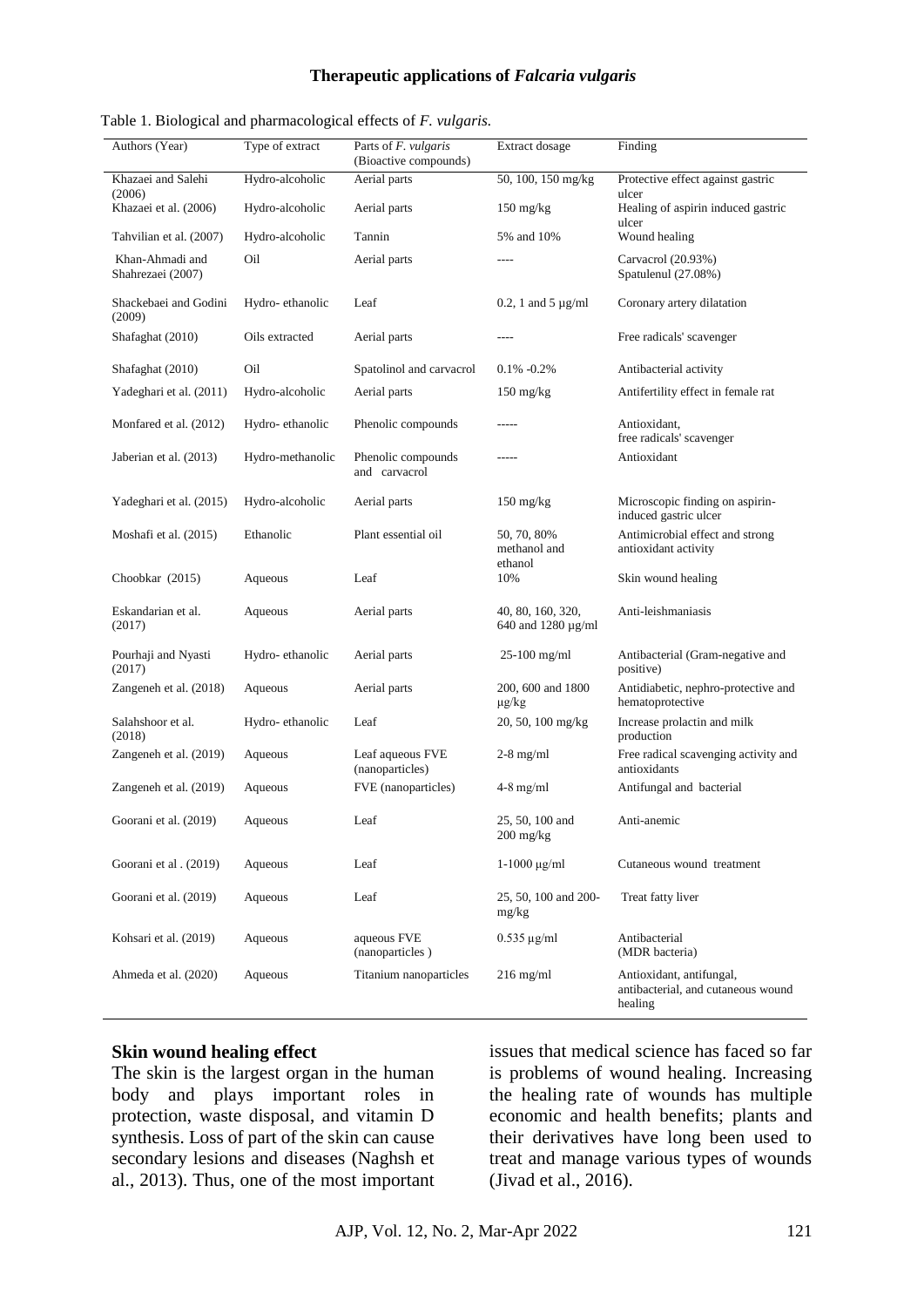The process of skin wound healing is a dynamic, complex and regular reaction that includes platelet aggregation, blood coagulation, angiogenesis, inflammatory response to injury and regeneration of epithelial tissue (Guo and DiPietro, 2010). Inflammation is a common phenomenon in the wound healing process and is very important for killing infectious microorganisms such as bacteria and fungi. When germs clearance is incomplete. bacteria and endotoxins can increase inflammatory cytokines and prolong the inflammatory phase of repair. Therefore, it is important to identify drugs that accelerate regeneration of the epidermis and dermis against skin damage (Yaghoobi and Kazerouni., 2013).

The use of *F. vulgaris* in the treatment of skin wounds dates back to several decades ago. Recent research has reported significant antiseptic activity of FVE without side effects, and its efficacy in treatment of skin lesions caused by leishmaniasis (Eskandarian et al., 2017). However, more studies are needed. Another study showed that green synthesis copper nanoparticle from aqueous FVE is very effective in killing fungal and bacterial pathogens and healing skin wounds (Zangeneh et al., 2019). *F. vulgaris* aqueous extract ointment also significantly reduced the size of the wound and significantly increased wound contracture (Goorani et al., 2019b).

Limonene is a monoterpene with antitumor, antibiotic and antimicrobial activity and has anti-leishmania effects (Arruda et al., 2009). A previous study showed alpha-pinene, and limonene has anti-leishmania activities (Soares et al., 2013). *F. vulgaris* is rich in these compounds. In addition, saponin is another compound of this plant with antileishmaniasis effects (Britta et al., 2014).

F. vulgaris has a substantial influence on the healing process of skin wounds by modifying the immune system and may has beneficial effect in skin wounds caused by

bacterial and viral diseases (Choobkar, 2015).

*F. vulgaris* helps to speed up the healing of skin wounds by raising total antioxidant capacity, and improving blood flow to the wound area (Choobkar, 2015). In other studies, FVE accelerated the healing of skin wounds and peptic ulcers, with increasing proliferation of fibroblasts and further collagen synthesis (Tahvilian et al., 2007). The results of a study showed that FVE is effective in accelerating wound healing (Shakibaei et al., 2007) (Table 1).

F. vulgaris has a sufficient antileishmaniasis effect and can effectively heal wounds without causing side effects. As a result, it can be used as a supplement or replacement for cutaneous leishmaniasis. However, more *in vivo* research is needed. Furthermore, the excellent antimicrobial ability of synthesis gold nanoparticles from FVE enhanced cutaneous wound healing while reducing the proliferation of bacteria and fungi in the wound (Zangeneh et al., 2019a).

# **Antimicrobial effects**

Some medicinal plants have antimicrobial properties and numerous therapeutic capabilities in the treatment of infectious diseases, and are one of the valuable resources in medicine. As a result of the spread of these diseases, identifying such plants and purifying their effective compounds can be helpful (Mazzei et al., 2020). It decreases a huge number of negative effects that are typically connected with the use of antibiotics in the treatment of infectious diseases and other disorders (Semeniuc et al., 2017).

Minimum bactericidal concentration (MBC) and Minimum fungicidal concentration (MFC) are the lowest concentrations, which inhibit bacterial or fungal growth respectively. Synthesis copper nanoparticles from aqueous FVE suppressed the activity of fungi (*C. krusei, C. glabrata* and *C. albicans*) at concentrations of 2–4 mg/ml, and inhibited the growth of bacteria (*S. typhimurium, E.*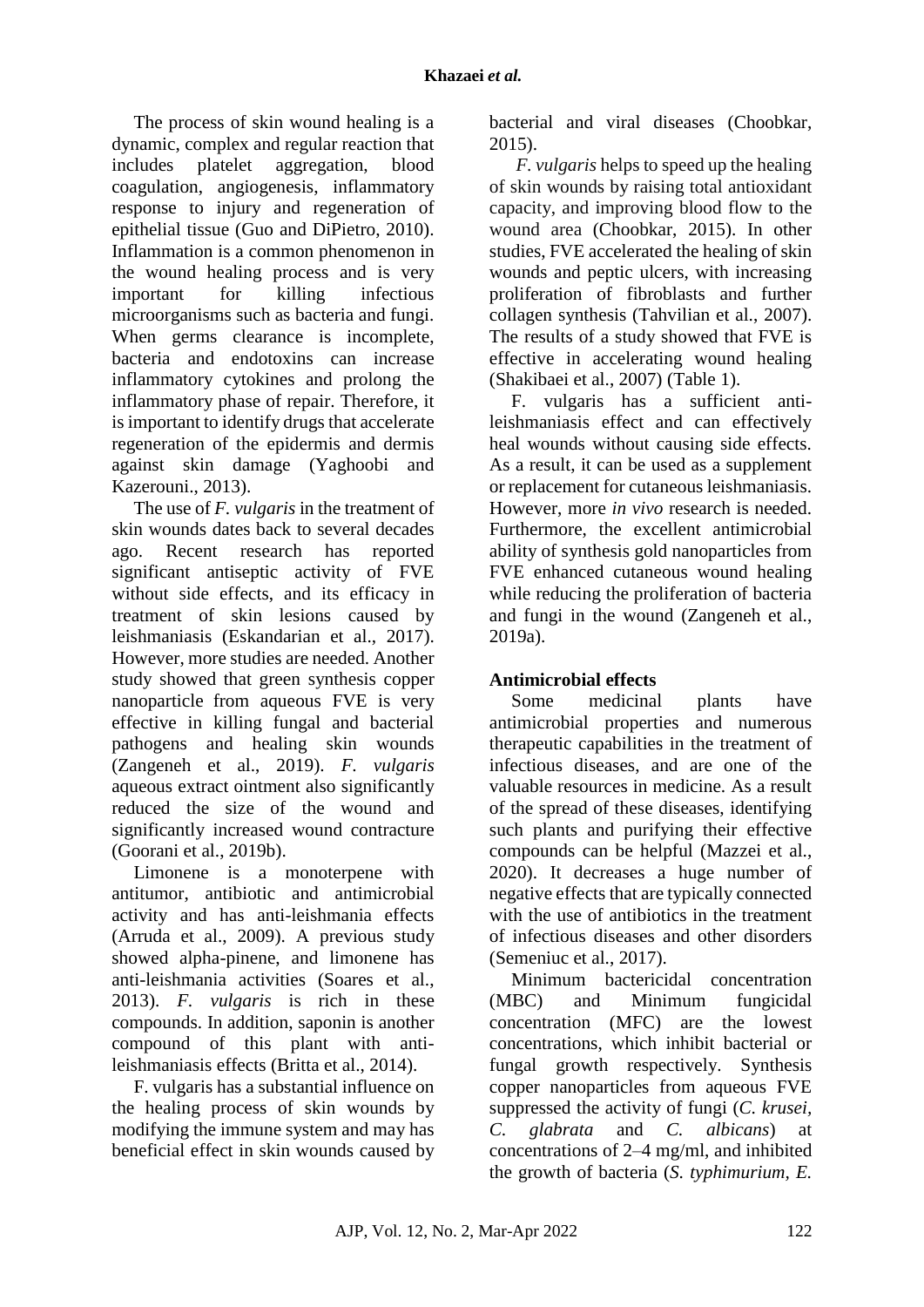*coli, S. aureus, P. aeruginosa, S. pneumoniae* and *B. subtilis*) at 2–8 mg/ml concentrations, indicating that they have antibacterial properties (Zangeneh et al., 2019).

Research has shown that the main constituents of *F. vulgaris*, spathulenol and carvacrol are part of sesquiterpene and monoterpenes, respectively, and have antimicrobial activity (Choobkar et al., 2017). Evaluation of the effect of FVE on fungi and bacteria of *Candida albicans*, *C. glabrata, C. krusei, C. guilliermondii, Pseudomonas aeruginosa, Escherichia coli, Staphylococcus aureus,* and *Bacillus subtilis*, has shown that its antifungal and antibacterial effects are more than the antibiotics tested (Zangeneh et al., 2019).

Furthermore, the plant essential oils consist of volatile phenolic compounds and antioxidants that have strong antimicrobial properties. *F. vulgaris* essential oil has antibacterial properties and can be used as an inexpensive source to treat some bacterial infections. It can also be considered a suitable alternative to synthetic antibiotics. However, more studies are needed to study the antibacterial effect of *F. vulgaris* and its compounds more closely (Shafaghat, 2010).

Bazzaz et al. also showed that *F. vulgaris* has antibacterial effects against *Escherichia coli*, *Klebsiella pneumoniae*, *Salmonella typhi*, *Pseudomonas aeruginosa*, *Morganella morganii*, *Bacillus subtilis*, *Staphylococcus aureus*, and *Candida albicans* (Bazzaz and Haririzadeh, 2003). In another study, the antimicrobial effect of FVE was investigated; Based on the disk diffusion method results, growth inhibitory effect of ethyl acetate extract of *F. vulgaris* was higher than other extracts of this plant. In bioautography of the extract, the antimicrobial effect on Gram-positive bacteria (*Staphylococcus aureus* and *Staphylococcus epidermidis*) was higher than gram-negative bacteria (*Klebsiella pneumoniae* and *P. aeruginosa*).

The minimal inhibitory concentration (MIC) of the total extract was obtained for

*S. aureus*, *Salmonella typhi* and *Bacillus licheniformis* 8 mg/ml. MIC was 16,000 μg/ml for *Pseudomonas aeruginosa* and *Bamilus subtilis* and 32,000 μg/ml for *Escherichia coli* and *Klebsiella pneumonia* (Moshafi et al., 2015). *F. vulgaris* has good antimicrobial activity against many pathogenic bacteria. The diameter of the growth inhibition zone of antibiotics was the highest of different concentrations of aqueous and ethanolic FVE in the Kirby-Bauer disk diffusion method. The results of the least concentration of growth inhibitor and minimum concentration of lethality demonstrated that the ethanolic FVE has a more inhibitory and lethal impact than aqueous extract at lower concentrations. This effect can be attributed to the fact that more effective antimicrobial compounds are obtained in ethanolic extract (Pourhaji and Nyasti, 2017).

Research has shown that the antibacterial properties of many of these plants are mainly related to the phenolic compounds in the extracts and essential oils, including thymol and carvacrol (Zhang et al., 2018). Carvacrol, like other phenolic compounds, has an antibacterial effect lead to bacterial death due to membrane damage (Adel et al., 2016). *F. vulgaris* is one of the medicinal plants that has a high percentage of carvacrol (29.8%) and can be a source of natural products with antibacterial and antioxidant activity (Shanmuganathan et al., 2018).

Nosocomial infections have caused many problems in terms of the failure of treatment and mortality in patients due to antibiotic resistance (Darvishi et al., 2020). Hekmati et al. investigated the antibacterial effect of *F. vulgaris*, *Allium rotundum* and *Ferulago angulate Boiss* extracts on the *P. aeruginosa* and *S. aureus* causing nosocomial infections, and reported that the studied extracts had a strong antimicrobial effect.

The amount of MIC in FVE decreased, and produced silver nanoparticles similarly reduced the MIC level in plant extract,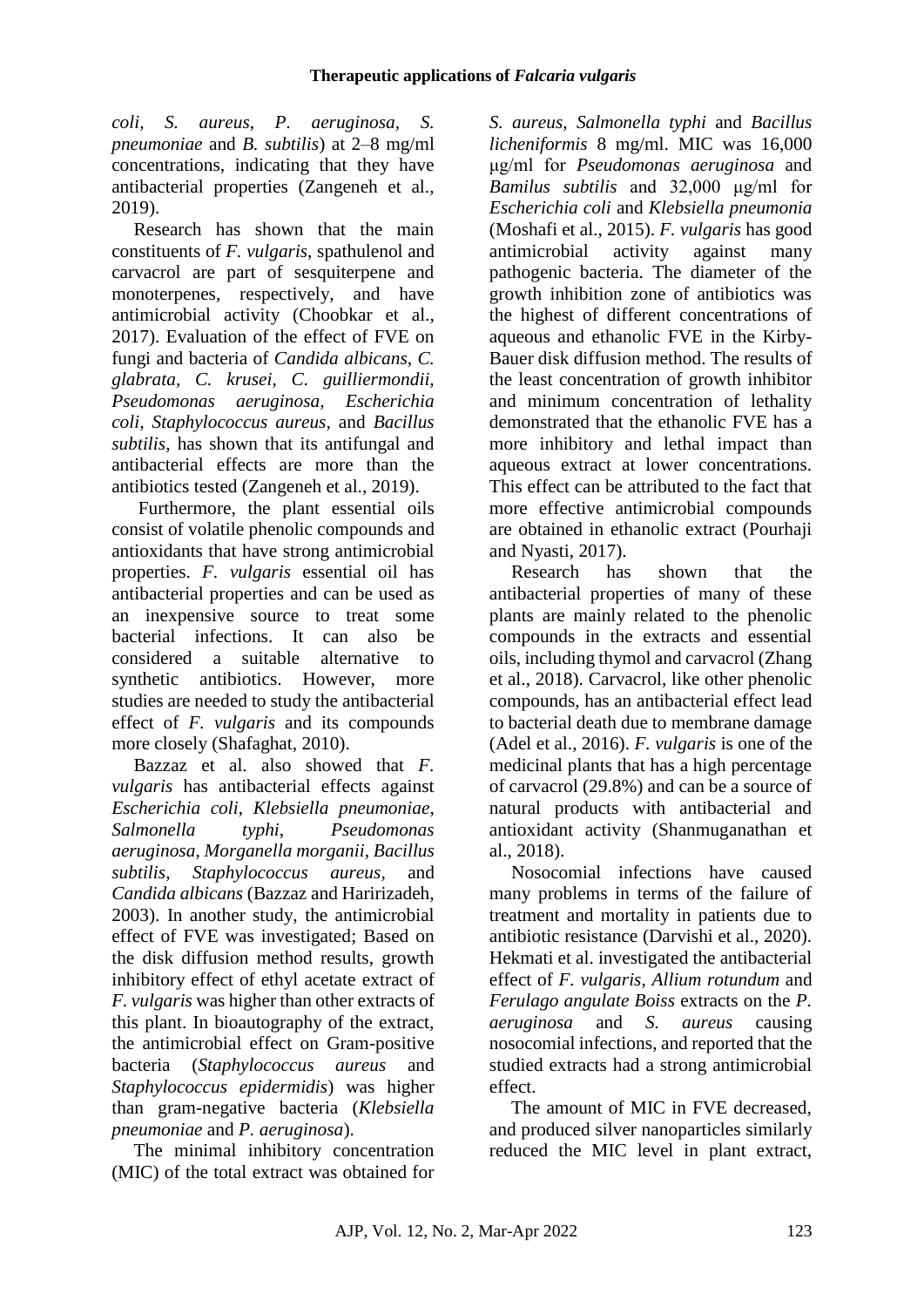indicating that this compound increased antibacterial activity (Hekmati et al., 2020).

The phenols, long chains of terpenes and alcohols such as oleic acid, spathulenol, methoxsalen, carvacrolin the extract of that have antimicrobial effects and can be used as adjunctive therapy in infections caused by multidrug resistant (MDR), extensively drug resistant (XDR) and pandrug resistant (PDR) (Hekmati et al., 2020).

Another study showed that the aqueous extract of *F. vulgaris* can be used in the easy and green preparation of silver nanoparticles (AgNP). They reported that synthesis AgNPs from *F. vulgaris* had the lowest antibacterial activity against *E. coli* (MDR) and the highest activity in inhibiting *S. aureus*. Therefore, *Staphylococcus aureu*s ATCC 25923 bacteria except for *P. aeruginosa* (MDR) were more sensitive to AgNP-Fv than multiple drug-resistant bacteria. These NPs can be used in various medical aspects (Ahmeda et al., 2020; Kohsari et al., 2019).

Synthesis titanium nanoparticles from the aqueous FVE showed excellent antioxidant, antibacterial, antifungal and cutaneous wound healing properties. MBC and MIC of these nanoparticles against bacteria were at 2-16 mg/ml and 2-8 mg/ml, respectively. It had the highest antifungal and antibacterial effects on *C. krusei* and *B. subtilis,* respectively. Nanoparticles at 2, 4, and 8 mg/ml concentrations inhibit *C. guilliermondii*, *B. subtilis*, *S. aureus*, *C. krusei, S. pneumoniae, C. albicans, C. glabrata, E. coli*, *P. aeruginosa* and *S. typhimurium* growth, and destroyed *C. guilliermondii/ B. subtilis/C. krusei, C. glabrata/S. pneumoniae, C. albicans/S. aureus*, and *E. coli/ S. typhimurium/P. aeruginosa* at 2, 4, 8, and 16 mg/ml concentrations, respectively (Ahmeda et al., 2020).

A pervious study showed that fungi and bacteria tested, including C*. glabrata, S. typhimurium, P. aeruginosa, S. aureus,* and *C. albicans*, are sensitive to synthesis silver nanoparticles from aqueous FVE and these nanoparticles showed more

antibacterial and antifungal than reference antibiotics (Tetracycline, Ceftriaxone, Penicillin, Gentamycin, Cefnirome). Therefore, these nanoparticles due to their non-toxicity and antioxidant, antifungal, antibacterial and skin wound healing effects can be well used for therapeutic and industrial purposes (Hekmati et al., 2020). As a result, these studies reveal that FVE has antioxidant, antibacterial, and antifungal properties. This plant extract contains bioactive compounds that are known to be free radical scavengers and inhibit Gram-positive, Gram-negative, and fungal strains.

# **Anti-diabetic effects**

Diabetes is a chronic disease that causes high blood sugar and metabolic disorders due to a lack or decrease in insulin function. Epidemiological observations have shown that the prevalence of diabetes has increased with changes in dietary culture and lifestyle from traditional to industrial life (Makalani et al., 2017). In many cases, proper diet and alternative therapies prevent the advancement of type 2 diabetes in addition to reducing treatment costs (Adedapo and Ogunmiluyi, 2020).

Currently, there are several drugs to lower blood glucose, but due to the lack of a complete cure for this disease, the tendency to use alternative and traditional therapies has increased, and the role of herbs with hypoglycemic properties in the treatment of diabetics cannot be ignored. The use of herbs by diabetic patient is widespread even in Western countries, especially when conventional therapies are not able to control the disease, and the patient needs to receive insulin (Khazaei et al., 2018).

High blood glucose and oxidative stress are two diabetic side effects that are linked to one another (Chen et al., 2011). Saponin, found in many natural plants and compounds, can treat diabetes due to its antioxidant and antiglycemic properties. Also, tannin has antioxidant effects and inhibits lipid peroxidation (Ravi et al.,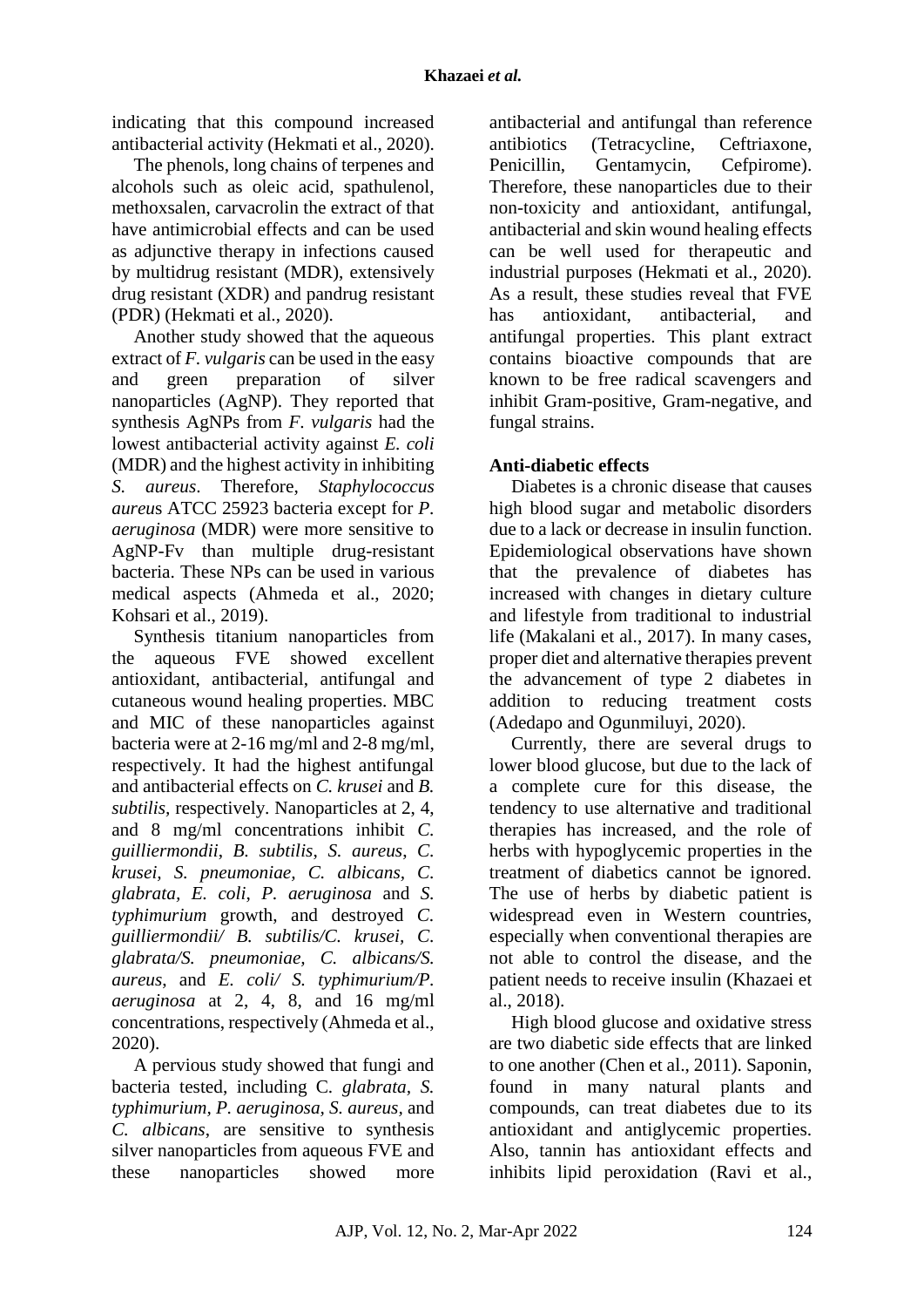2017). Research suggests that diabetesinduced anemia increases glycosylation of the red blood cell (RBC) plasma membrane. On the other hand, protein oxidation causes increased lipid peroxidation of RBC membranes, which leads to increased membrane hardness and decreased fluidity and flexibility, resulting in hemolysis of RBCs. Treatment of diabetic rats with FVE (200, 600 and 1800  $\mu$ g/kg), especially at a dose of 200 μg/kg, reduced blood glucose and improved changes in blood parameters (mean corpuscular hemoglobin, mean corpuscular hemoglobin concentration, mean corpuscular volume and red blood cells) due to diabetes (Zangeneh et al., 2018a).

Oxidative stress is strongly associated with diabetes. *F. vulgaris* contains antioxidants, and its extract, by inhibiting the production of ROS, can reduce malondialdehyde levels and increase total antioxidant capacity. Therefore, due to the presence of saponin and other antioxidant compounds, *F. vulgaris* can have positive effects in terms of reducing diabetes-induced oxidative stress (Salahshoor et al., 2019). As a result, determining the active components in this plant and administering appropriate doses can help in the treatment of diabetes.

# **Protective effects on the liver and kidney**

The liver and kidneys are two important organs that are continually active in detoxifying and eliminate the harmful effects of medicines and their metabolites. As a result, it is critical to identify compounds that protect these organs from dangerous chemical compounds and drug side effects*. F. vulgaris* is one of the most effective natural compounds for protecting these organs from harmful agents. Administration of carbon tetrachloride (1 mg/kg) changed biochemical parameters, including liver function enzymes such as alanine aminotransferase (ALT), alkaline phosphatase (ALP) and aspartate aminotransferase (AST), platelet and white blood cells count, cholesterol, and low and high-density lipoprotein in mice. The use of

different doses of *F. vulgaris*, especially 160 mg/kg, improved the harmful effects of carbon tetrachloride on the mentioned parameters and showed liver protection effects (Zangeneh et al., 2018b).

Increased free radicals in liver cells caused inflammatory response and infiltration of mononuclear inflammatory cells into damaged liver tissue. FVE reduced the activity of liver enzymes ALT, ALP and AST in rats, which indicates inhibition of liver damage caused by diabetes. The results of histopathological examination of liver tissue also showed that the lobular and cellular structure of the liver was normal in the diabetic group receiving *F. vulgaris* extract (Salahshoor et al., 2019).

Furthermore, A high-fat diet causes severe hepatotoxicity and a significant increase in the degree of hepatic steatosis, an increase in cholesterol, LDL, triglycerides, ALP, AST, ALT, gammaglutamyl transferase (GGT), and conjugated and glycosylated bilirubin, and a significant decrease in total protein and albumin compared with the control group. Treatment with aqueous FVE (200 mg/kg) significantly improved the above-altered parameters (Goorani et al., 2019c).

Acute kidney damage following STZ administration increased urea and creatinine concentrations in mice. However, administration of FVE could significantly reduce the amount of urea and creatinine (Zangeneh et al., 2018a). Chronic alcohol use reduces renal tubular reabsorption and decreases renal function, which is confirmed by elevated plasma levels of creatinine and urea. Glomerular filtration rate (GFR) decreased after kidney injury. FVE use improved renal dysfunction induced by alcohol consumption, such that combining the extract with alcohol considerably lowered serum creatinine and urea concentrations, as well as improved alterations in renal tissue caused by alcohol consumption (Zangeneh et al., 2018a).

Treatment of liver and renal disorders with available drugs may be associated with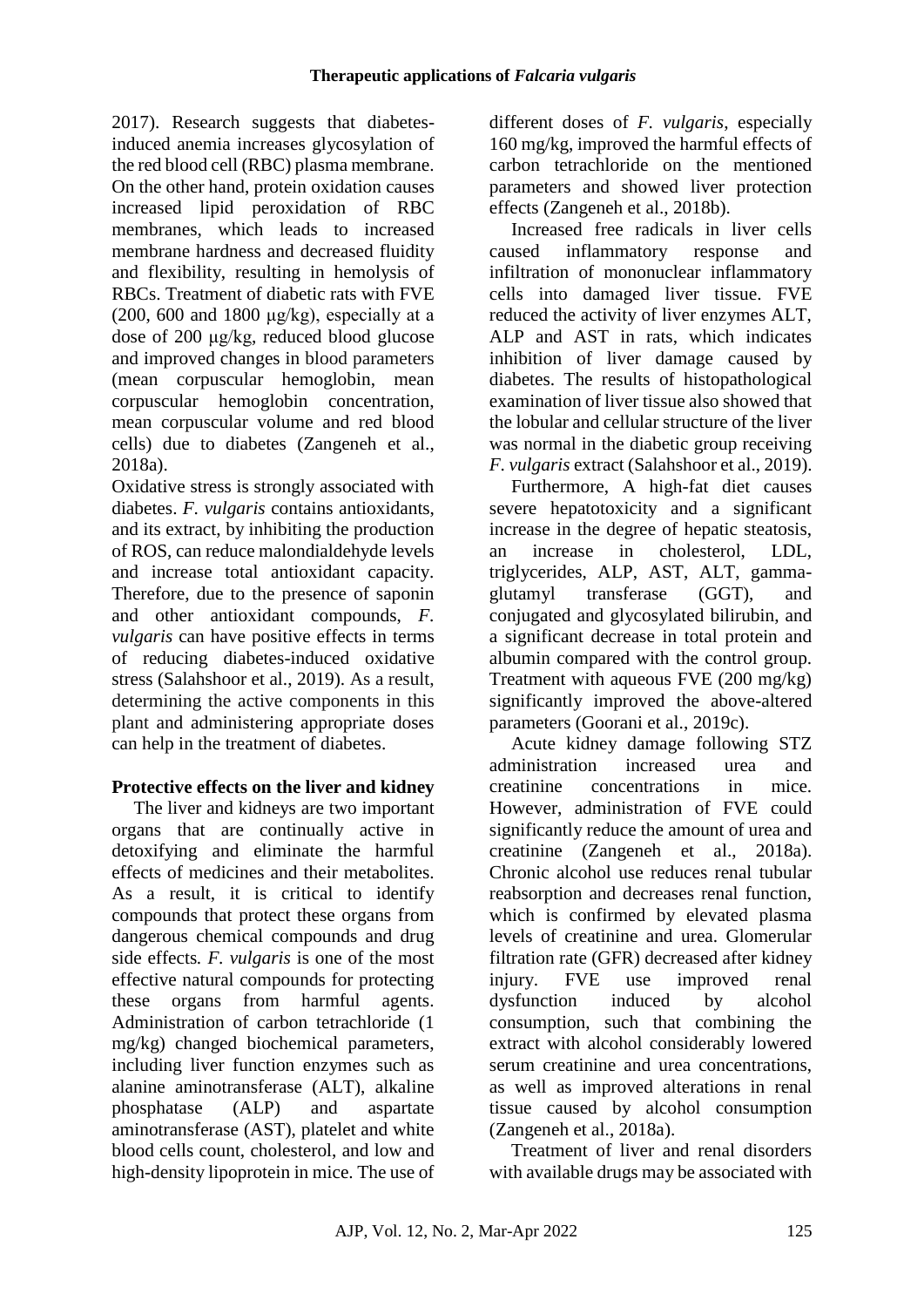side effects and development of new protective drugs is essential. Therefore, due to its antioxidant properties, *F. vulgaris* can be used to produce new drugs for the prevention and treatment of liver or kidney diseases with the least side effects. Therefore, further research including clinical trials to evaluate the effects of this plant, is needed in this regard.

## **Cardiovascular effect**

Numerous studies have proven the cardiovascular effects of herbs. *F. vulgaris* has been shown to reduce cardiac ischemia in rats, with doses of 7.5, 15, and 22.5 mg/kg and significantly increasing coronary fluid flow, and changes in left ventricular pressure, heart rate. Furthermore, a major change of ventricular diastolic pressure has not seen (Shakibaei and Goudini, 2007). In another study, FVE significantly increased coronary blood flow in isolated rat heart. However, the extract was injected into the isolated heart for a longer period of time and at a higher concentration, it can be regarded safe. Furthermore, the effect of FVE on coronary artery dilation can be emphasized (Shackebaei and Godini, 2009).

# **Effect on fertility**

Infertility is one of the most important issues in a couple's life. Male infertility is caused by problems with the production, maturation, and motility of sperm (Ghanbari et al., 2020). Most herbs are rich in antioxidant compounds that increase motility and maintain sperm morphology. Antioxidants protect sperm from freeradical damage and improve sperm quality. STZ, as a diabetes inducer, can disrupt testicular histology and sperm parameters, *F. vulgaris* extract increased sperm viability, and improved their number, morphology, and motility in diabetic rats. Therefore, FVE could be useful for reducing the complications of diabetes in men and enhancing male fertility (Roshankhah and Jalili, 2018).

*F. vulgaris* has positive effects on milk production, expression of prolactin receptor (PRLR) gene, and serum prolactin and breast tissue in favor of increased milk production in rats. However, the mechanism of this extract effect on milk production parameters is not clear (Salahshoor et al., 2018). Some phytoestrogens reduce the amount of progesterone. These compounds exert their direct effects by modulating the function of steroid-producing enzymes (Kim and Park, 2012).

Hydroxysteroid dehydrogenase is a key enzyme in the production of progesterone (Gaskins and Chavarro, 2018). Flavonoids also inhibit the activity of this enzyme through the cAMP pathway and ultimately reduce the production of progesterone in the ovaries. Progesterone produced by the corpus luteum promotes uterine survival and protection during pregnancy, its decrease prevents the ability to preserve the fetus (Ożarowski et al., 2019). Yadegari et al. observed that injection of FVE (150 mg/kg) in pre-fertilization, preimplantation and implantation periods, reduced the number of implantation sites and the number of neonates. The mechanism of *Falcaria* contraceptive and abortion effect is unknown. However, the contractile effect of tannin can be considered (Yadegari et al., 2011).

# **Other properties**

Anemia is one of the most common and widespread diseases in the world that has different types and causes, and to some extent, different treatments. Many herbs have been suggested for the prevention and treatment of anemia in traditional medicine due to the body's tolerance to natural medications and the lack of significant side effects. Goorani et al. reported anti- anemia effect of FVE which increases the red blood cell count, mean hemoglobin concentration and mean corpuscular volume (Goorani et al., 2019a).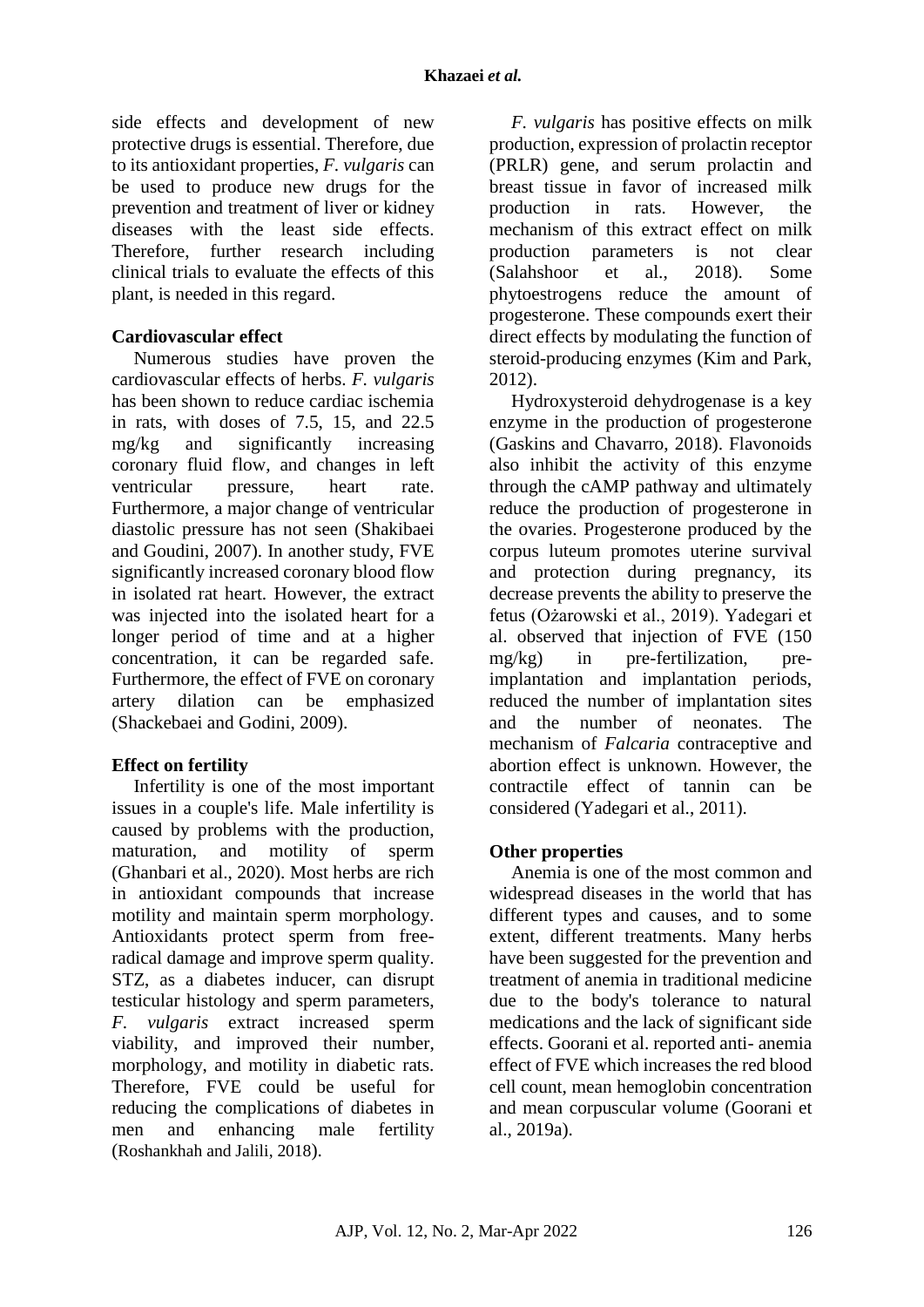## **Side effects**

Herbal remedies cannot be considered entirely safe since they are natural goods. Herbal medicines may create adverse effects such as headaches, nausea, vomiting, allergic reactions and diarrhea that can vary from mild to severe. *F. vulgaris*, like other medicinal herbs, has some side effects, particularly on the reproductive system. Yadegari et al. (2011) showed abortive effect of high levels of *F. vulgaris* extract during implantation periods (sensitive time of pregnancy).

## **Conclusion**

*F. vulgaris* contains saponins, tannins, carvacrol and spathulenol, which have antioxidant properties and are effective in treating stomach and skin ulcers, diabetes, infections, and liver and kidney disorders. Due to its therapeutic benefits and numerous biological properties, and low cost compared to chemical drugs, its use in the diet of many patients can be considered by the treatment team. However, the use of extracts and compounds of this plant as a medicine for the prevention and treatment of diseases requires additional clinical trials.

### **Acknowledgment**

This study originated from a project with ethic Code (IR.KUMS.REC.1399.1111).

### **Conflicts of interest**

The authors have declared that there is no conflict of interest.

# **References**

- Adedapo A, Ogunmiluyi I. 2020. The use of natural products in the management of diabetes: the current trends. Int J Drug Deliv, 10: 153-162.
- Adel M, Sharifi M, Hamedi R, Rahmani N, Javadi A, Jahangiri F. 2016. Comparing the Antimicrobial Efficacy of Carvacrol, Chlorhexidine and Calcium Hydroxide on Enterococcus faecalis in root canal treatment: an in vitro study. J Mazandaran Univ Med Sci, 26: 108-119.
- Ahmeda A, Abbasi N, Ghaneialvar H, Zangeneh, M. M, Zangeneh A. 2020. Application of titanium nanoparticles containing natural compounds in cutaneous wound healing. Applied Organometallic Chemistry, 34: 5480.
- Alkadi H. 2020. A review on free radicals and antioxidants. Infect Disord-Drug Targets, 20: 16-26.
- Amiri M. S, Joharchi M. R. 2016. Ethnobotanical knowledge of apiaceae family in Iran: a review. Avicenna J Phytomed, 6: 621-635.
- Arruda D. C, Miguel D. C, Yokoyama-Yasunaka J. K, Katzin A. M, Uliana S. R. 2009. Inhibitory activity of limonene against Leishmania parasites in vitro and in vivo. Biomed Pharmacother, 63: 643-649.
- Asadbeigi M, Mohammadi T, Rafieian-Kopaei M, Saki K, Bahmani M, Delfan M. 2014. Traditional effects of medicinal plants in the treatment of respiratory diseases and disorders: an ethnobotanical study in the Urmia. Asian Pac J Trop Med, 7: 364-368.
- Bazzaz B, Haririzadeh G. 2003. Screening of Iranian plants for antimicrobial activity. Pharm Biol, 41: 573-583.
- Behrooznia F. 2019. Herbal plant for heart disease. Plant Biotechnol Persa, 1: 39-41.
- Bhoumik D, Masresha B, Mallik A. 2017. Antiulcer properties of herbal drugs: a review. Int J Biomed Res, 8: 116-124.
- Britta E. A, Scariot, D. B, Falzirolli H, Ueda-Nakamura T, Silva C. C, Dias Filho B. P, Borsali R, Nakamura C.V. 2014. Cell death and ultrastructural alterations in Leishmania amazonensis caused by new compound 4- Nitrobenzaldehyde thiosemicarbazone derived from S-limonene. BMC microbiol, 14: 1-12.
- Chang S. K, Alasalvar C, Shahidi F. 2016. Review of dried fruits: Phytochemicals, antioxidant efficacies, and health benefits. J Funct Foods, 21: 113-132.
- Chen, Y. F, Roan H.Y, Lii C. K, Huang Y. C, Wang T. S. 2011. Relationship between antioxidant and antiglycation ability of saponins, polyphenols, and polysaccharides in Chinese herbal medicines used to treat diabetes. J Med Plants Res, 5: 2322-2331.
- Choobkar N, 2015. Effect of using *falcaria vulgaris* on skin wound healing and immune response of common carp (cyprinus carpio). Vet Clin Path (Veterinary Journal Tabriz), 9: 1-9.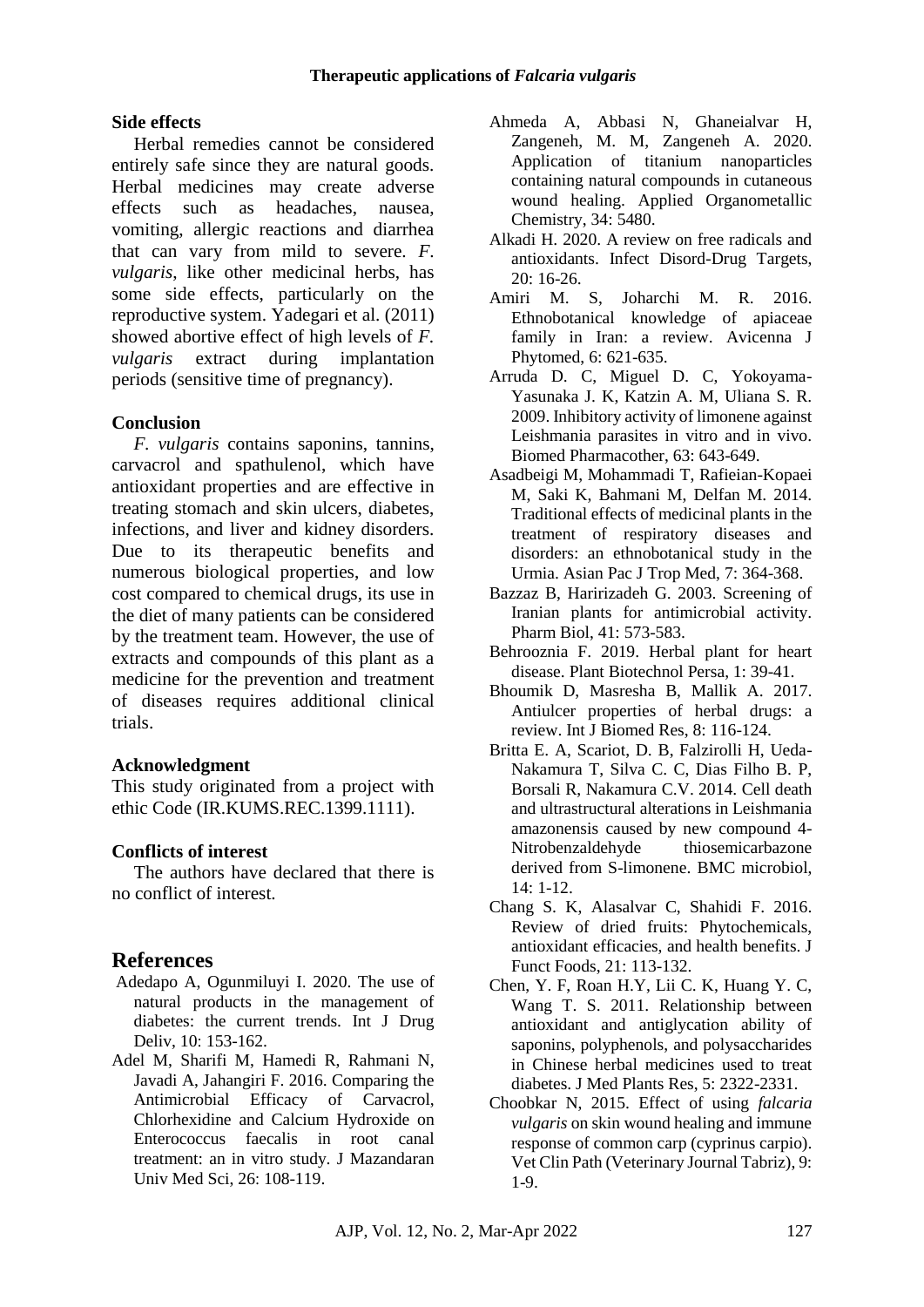- Choobkar N, Kakoolaki S, Mohammadi F. 2017. The biological effects of herbal medicine, *Falcaria vulgaris*: An article review. J Aquat Anim Health, 3: 74-81.
- Darvishi M, Forootan M, Nazer M. R, Karimi E, Noori M. 2020. Nosocomial Infections, Challenges and Threats: A Review Article. Iran J Med Microbiol, 14: 162-181.
- Elansary H. O, Szopa A, Kubica P, Ekiert H, Ali H. M, Elshikh M. S, Abdel-Salam E. M, El-Esawi M, El-Ansary D. O. 2018. Bioactivities of traditional medicinal plants in Alexandria. Evid Based Complement Alternat Med, 2018.
- Eskandarian A. A, Jafari H, Asghari G, Mohaghegh M. A, Ghanadian M, Yousefi H. A, Faridnia R, Kalani H. 2017. In vitro antileishmanial activity of Falcaria vulgaris fractions on Leishmania major. Jundishapur J Nat Pharm Prod, 12: 63754-63760.
- Gaskins A. J, Chavarro J. E. 2018. Diet and fertility: a review. Am J Obstet Gynecol, 218: 379-389.
- Ghanbari E, Khazaei M, Ghahremani-Nasab M, Mehdizadeh A, Yousefi M. 2020. Novel therapeutic approaches of tissue engineering in male infertility. Cell Tissue Res, 380(1): 31-42.
- Gonçalves S, Moreira E, Andrade P. B., Valentão P, Romano A. 2019. Effect of in vitro gastrointestinal digestion on the total phenolic contents and antioxidant activity of wild Mediterranean edible plant extracts. Eur Food Res Technol, 245: 753-762.
- Goorani S, Koohi M. K, Zangeneh A, Zangeneh M. M, Moradi R. 2019a. Pharmacological evaluation of anti-anemic property of aqueous extracts of *Falcaria vulgaris* leaf in rats. Comp Clin Path, 28: 1221-1227.
- Goorani S, Zangeneh M. M, Koohi M. K, Seydi N, Zangeneh, A., Souri, N., Hosseini, M.-S., 2019b. Assessment of antioxidant and cutaneous wound healing effects of *Falcaria vulgaris* aqueous extract in Wistar male rats. Comp Clin Path 28, 435-445.
- Goorani S, Zhaleh M, Koohi MK, Seydi N, Rashidi K, Zangeneh MM, Zangeneh A, 2019c. The therapeutic potential of aqueous extract of *Falcaria vulgaris* in the treatment of fatty liver disease: a histopathological and biochemical approach. Comp Clin Path, 28: 955-961.
- Guo S, DiPietro LA. 2010. Factors affecting wound healing. J Dental Res, 89: 219-229.
- Hekmati M, Hasanirad S, Khaledi A, Esmaeili

D. 2020. Green synthesis of silver nanoparticles using extracts of Allium rotundum l, *Falcaria vulgaris* Bernh, and Ferulago angulate Boiss, and their antimicrobial effects in vitro. Gene Reports, 19: 100589.

- Henson J. B, Brown C. L, Chow S. C, Muir A. J. 2017. Complementary and alternative medicine use in United States adults with liver disease. J Clin Gastroenterol, 51: 564- 570.
- Ivanišová E, Tokár M, Mocko K, Bojňanská T, Mareček J, Mendelová A. 2020. Antioxidant activity of selected plant products. J Microb Biotechnol Food Sci, 9: 1692-1703.
- Jaberian H, Piri K, Nazari J. 2013. Phytochemical composition and in vitro antimicrobial and antioxidant activities of some medicinal plants. Food chem, 136: 237-244.
- Jivad N, Bahmani M, Asadi-Samani M. 2016. A review of the most important medicinal plants effective on wound healing on ethnobotany evidence of Iran. Der Pharmacia Lettre, 8: 353-357.
- KhanAhmadi M, Shahrezaei, F. 2007. Study on Chemical constituents of the essential oil of *Falcaria vulgaris* Bernh. J Med Plants, 3, 52-57.
- Khanahmadi M, Shahrezaei F. 2008. Review and identify the chemical constituents of volatile oils of *Falcaria vulgaris* Bernh. J Med Plants, 6: 52-57.
- Khazaei M, Salehi H. 2006. Protective effect of *Falcaria vulgaris* extract on ethanol induced gastric ulcer in rat. Iran J Pharmacol Ther, 5: 43-50.
- Khazaei M, Yadegari M, Ghorbani R. 2006. Survey of protective effect of hydro alcoholic extract of *Falcaria vulgaris* on aspirin-induced gastric ulcer in rat. SJKU, 11, 16-25.
- Khazaei M. R, Makalani F, Ghanbari E, Fayzemahdavi M, Khazaei M. 2018. An overview of effective herbal and antioxidant compounds on diabetes. J Contemp Med Sci, 4: 126-133.
- Kim S. H, Park M. J. 2012. Effects of phytoestrogen on sexual development. Korean J Pediat, 55: 265-271.
- Kohsari I, Mohammad-Zadeh M, Minaeian S, Rezaee M, Barzegari A, Shariatinia Z, Koudehi M. F, Mirsadeghi S, Pourmortazavi S. M. 2019. In vitro antibacterial property assessment of silver nanoparticles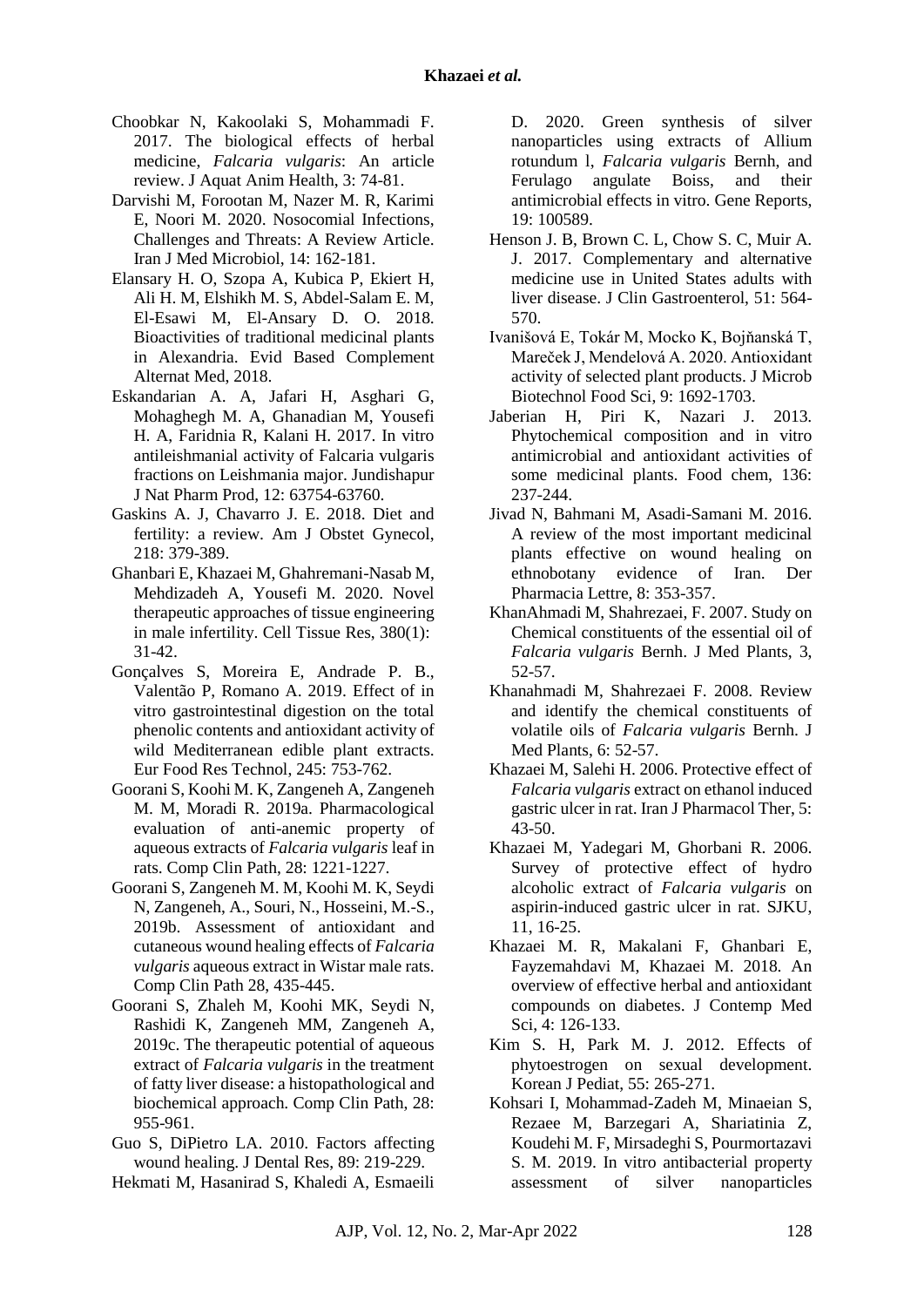synthesized by *Falcaria vulgaris* aqueous extract against MDR bacteria. JSST, 90: 380-389.

- Kumar S, Bajwa B, Kuldeep S, Kalia A. 2013. Anti-inflammatory activity of herbal plants: a review. Int J Adv Pharm Biol Chem, 2: 272-281.
- Kumari R, Kotecha M. 2016. A review on the standardization of herbal medicines. Int J Pharm Sci Res, 7: 97-106.
- Makalani F, Khazaei M. R, Ghanbari E, Khazaei M. 2017. Crab shell extract improves serum biochemical markers and histological changes of pancreas in diabetic rats. Int J Morphol, 35: 1437-1443.
- Manimekalai P, Maheshwari P, Velmurugan R, Gurumoorthy M, Kumar S. H, Vijayakumar G. 2018. Gastro protective effect of standardized ethanolic leaf extract of indigofera tinctoriao on experimental gastric ulcers in rats. Res J Pharm Technol, 11: 527- 531.
- Mazzei R, Leonti M, Spadafora S, Patitucci A, Tagarelli G. 2020. A review of the antimicrobial potential of herbal drugs used in popular Italian medicine (1850s–1950s) to treat bacterial skin diseases. J Ethnopharmacol, 250: 112443-.
- Monfared K. E, Rafiee Z, Jafari S. 2012. Phenolic content and antioxidant activity of *Falcaria vulgaris* extracts. Anal Chem Lett, 2: 159-170.
- Moshafi M. H, Mehrabani M, Mahdikhani S, Saffari F. 2015. Antibacterial effects of different fractions of extract of *Falcaria vulgaris* bernh fruits and bioautography of its effective fraction. Med J Tabriz Univ Med Sci Health Serv, 36: 74-79.
- Naghsh N, Aboutalebi F, Karam Seychani S. 2013. Designing a new nano-plant composite of cucurbita pepo for wound repair of skin in male albino mice: a new nano approach for skin repair. J Fasa Univ Med Sci, 3: 27-33.
- Ożarowski M, Kujawski R, Mikołajczak P. Ł, Wielgus K, Klejewski A, Wolski H, Seremak-Mrozikiewicz A. 2019. In vitro and in vivo activities of flavonoids– apigenin, baicalin, chrysin, scutellarin–in regulation of hypertension–a review for their possible effects in pregnancy-induced hypertension. Herba Pol, 65: 55-70.
- Pisoschi A. M, Negulescu G. P. 2011. Methods for total antioxidant activity determination: a review. Biochem Anal Biochem, 1: 106.
- Pourhaji F, Nyasti S. 2017. Antimicrobial effect of aqueous and ethanolic extracts of *Falcaria vulgaris* on some pathogenic bacteria and comparison with a variety of common therapeutic antibiotics "in vitro". IJIDTM, 78: 47-55.
- Ravi K, Jose R, Sumitha S, Johny T, Krishnaveni K, Sundaram R. S, Kumar R. S. 2017. An overview of treatment challenges and the role of herbal antioxidants in diabetes mellitus. Res J Pharm Technol, 10: 2765-2770.
- Salahshoor M. R, Mohammadi M. M, Roshankhah S, Jalili C. 2018. Effect of *Falcaria vulgaris* on milk production parameters in female rats' mammary glands. J Family Reprod Health, 12, 177.
- Salahshoor M. R, Mohammadi M. M, Roshankhah S, Najari N, Jalili C. 2019. Effect of *Falcaria vulgaris* on oxidative damage of liver in diabetic rats. J Diabetes Metab Disord, 18: 15-23.
- Semeniuc C. A, Pop C. R, Rotar A. M. 2017. Antibacterial activity and interactions of plant essential oil combinations against Gram-positive and Gram-negative bacteria. JFDA, 25: 403-408.
- Shackebaei D, Godini, A. A. 2009. Assessment of the role of nitric oxide component of *Falcaria vulgaris* extract in coronary vasodilatation in the isolated rat heart. SJKUMS, 14: 75-83.
- Shafaghat A. 2010. Free radical scavenging and antibacterial activities, and GC/MS analysis of essential oils from different parts of Falcaria vulgaris from two regions. Nat Prod Commun, 5: 981-984.
- Shakibaei D, Goudini A. 2007. Effect of *Falcaria vulgaris* hydro-alcoholic extract on isolated rat heart. Behbood, 1: 237-244.
- Shakibaei D, Pasharavesh L, Khoushbou S, Kaboodi B. 2007. The effect of the "*Falcaria Vulgaris*" on deep skin wound remodeling time and skin tension power in rats. Behbood, 10: 187-194.
- Shanmuganathan R, MubarakAli D, Prabakar D, Muthukumar H, Thajuddin N, Kumar S. S, Pugazhendhi A. 2018. An enhancement of antimicrobial efficacy of biogenic and ceftriaxone-conjugated silver nanoparticles: green approach. Enviro Sci Pollut Res, 25: 10362-10370.
- Soares D. C, Portella N. A, Ramos M. F. D. S, Siani, A. C, Saraiva, E. M. 2013. Trans-β-Caryophyllene: An effective antileish-